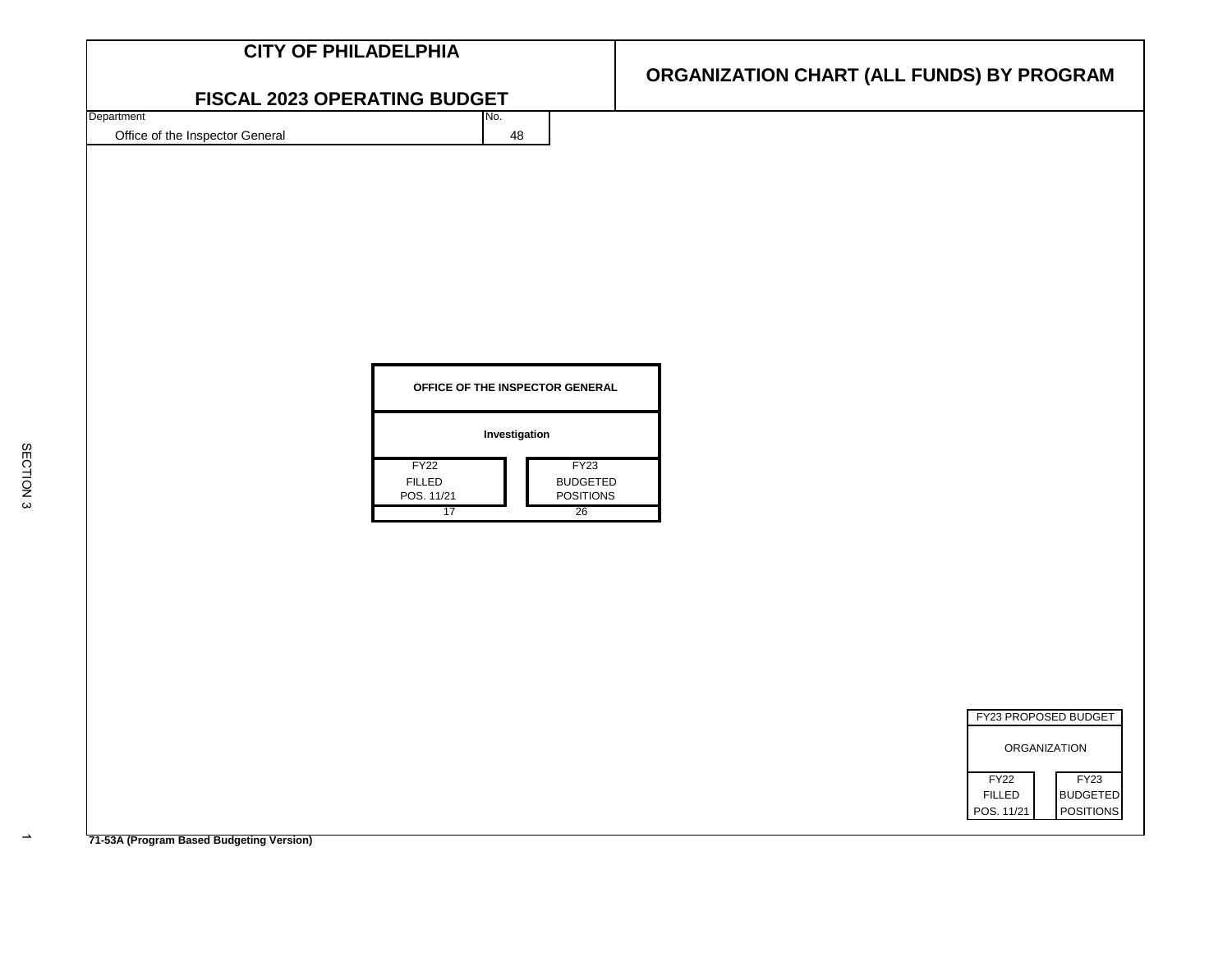#### **CITY OF PHILADELPHIA**

#### **DEPARTMENTAL SUMMARY BY FUND**

#### **FISCAL 2023 OPERATING BUDGET**

| Department                      |              |                                                         |                                             |                                                 |                                                |                                                 | No.                                 |
|---------------------------------|--------------|---------------------------------------------------------|---------------------------------------------|-------------------------------------------------|------------------------------------------------|-------------------------------------------------|-------------------------------------|
| Office of the Inspector General |              |                                                         |                                             |                                                 |                                                |                                                 | 48                                  |
| No.<br>Fund<br>(1)<br>(2)       | Class<br>(3) | Description<br>(4)                                      | Fiscal 2021<br>Actual<br>Obligations<br>(5) | Fiscal 2022<br>Original<br>Appropriation<br>(6) | Fiscal 2022<br>Estimated<br>Obligations<br>(7) | Fiscal 2023<br>Proposed<br><b>Budget</b><br>(8) | Increase<br>or<br>(Decrease)<br>(9) |
| 01                              | 100          | <b>Employee Compensation</b>                            |                                             |                                                 |                                                |                                                 |                                     |
| General                         | a)           | <b>Personal Services</b>                                | 1,283,300                                   | 1,504,223                                       | 1,478,002                                      | 2,148,400                                       | 670,398                             |
|                                 | b)           | <b>Employee Benefits</b>                                |                                             |                                                 |                                                |                                                 |                                     |
|                                 | 200          | Purchase of Services                                    | 82,434                                      | 97,975                                          | 97,975                                         | 97,975                                          |                                     |
|                                 | 300          | <b>Materials and Supplies</b>                           | 1,437                                       | 3,125                                           | 3,125                                          | 3,125                                           |                                     |
|                                 | 400          | Equipment                                               | 2,029                                       | 2,100                                           | 2,100                                          | 2,100                                           |                                     |
|                                 | 500<br>800   | Contributions, etc.<br>Payments to Other Funds          |                                             |                                                 |                                                |                                                 |                                     |
|                                 |              | Total                                                   | 1,369,200                                   | 1,607,423                                       | 1,581,202                                      | 2,251,600                                       | 670,398                             |
|                                 | 100          | <b>Employee Compensation</b>                            |                                             |                                                 |                                                |                                                 |                                     |
|                                 | a)           | <b>Personal Services</b>                                |                                             |                                                 |                                                |                                                 |                                     |
|                                 | b)           | <b>Employee Benefits</b>                                |                                             |                                                 |                                                |                                                 |                                     |
|                                 | 200          | Purchase of Services                                    |                                             |                                                 |                                                |                                                 |                                     |
|                                 | 300          | Materials and Supplies                                  |                                             |                                                 |                                                |                                                 |                                     |
|                                 | 400          | Equipment                                               |                                             |                                                 |                                                |                                                 |                                     |
|                                 | 500<br>800   | Contributions, etc.<br>Payments to Other Funds          |                                             |                                                 |                                                |                                                 |                                     |
|                                 |              | Total                                                   |                                             |                                                 |                                                |                                                 |                                     |
|                                 | 100          | <b>Employee Compensation</b>                            |                                             |                                                 |                                                |                                                 |                                     |
|                                 | a)           | <b>Personal Services</b>                                |                                             |                                                 |                                                |                                                 |                                     |
|                                 | b)           | <b>Employee Benefits</b>                                |                                             |                                                 |                                                |                                                 |                                     |
|                                 | 200          | Purchase of Services                                    |                                             |                                                 |                                                |                                                 |                                     |
|                                 | 300          | Materials and Supplies                                  |                                             |                                                 |                                                |                                                 |                                     |
|                                 | 400<br>500   | Equipment<br>Contributions, etc.                        |                                             |                                                 |                                                |                                                 |                                     |
|                                 | 800          | Payments to Other Funds                                 |                                             |                                                 |                                                |                                                 |                                     |
|                                 |              | Total                                                   |                                             |                                                 |                                                |                                                 |                                     |
|                                 | 100          | <b>Employee Compensation</b>                            |                                             |                                                 |                                                |                                                 |                                     |
|                                 | a)           | <b>Personal Services</b>                                |                                             |                                                 |                                                |                                                 |                                     |
|                                 | b)           | <b>Employee Benefits</b>                                |                                             |                                                 |                                                |                                                 |                                     |
|                                 | 200          | <b>Purchase of Services</b>                             |                                             |                                                 |                                                |                                                 |                                     |
|                                 | 300<br>400   | Materials and Supplies<br>Equipment                     |                                             |                                                 |                                                |                                                 |                                     |
|                                 | 500          | Contributions, etc.                                     |                                             |                                                 |                                                |                                                 |                                     |
|                                 | 800          | Payments to Other Funds                                 |                                             |                                                 |                                                |                                                 |                                     |
|                                 |              | Total                                                   |                                             |                                                 |                                                |                                                 |                                     |
|                                 | 100          | <b>Employee Compensation</b>                            |                                             |                                                 |                                                |                                                 |                                     |
|                                 | a)           | <b>Personal Services</b>                                |                                             |                                                 |                                                |                                                 |                                     |
|                                 | b)<br>200    | <b>Employee Benefits</b><br><b>Purchase of Services</b> |                                             |                                                 |                                                |                                                 |                                     |
|                                 | 300          | Materials and Supplies                                  |                                             |                                                 |                                                |                                                 |                                     |
|                                 | 400          | Equipment                                               |                                             |                                                 |                                                |                                                 |                                     |
|                                 | 500          | Contributions, etc.                                     |                                             |                                                 |                                                |                                                 |                                     |
|                                 | 800          | Payments to Other Funds                                 |                                             |                                                 |                                                |                                                 |                                     |
|                                 |              | Total                                                   |                                             |                                                 |                                                |                                                 |                                     |
|                                 | 100          | <b>Employee Compensation</b>                            |                                             |                                                 |                                                |                                                 |                                     |
|                                 | a)<br>b)     | <b>Personal Services</b><br><b>Employee Benefits</b>    | 1,283,300                                   | 1,504,223                                       | 1,478,002                                      | 2,148,400                                       | 670,398                             |
| Departmental                    | 200          | Purchase of Services                                    | 82,434                                      | 97,975                                          | 97,975                                         | 97,975                                          |                                     |
| Total                           | 300          | Materials and Supplies                                  | 1,437                                       | 3,125                                           | 3,125                                          | 3,125                                           |                                     |
| All Funds                       | 400          | Equipment                                               | 2,029                                       | 2,100                                           | 2,100                                          | 2,100                                           |                                     |
|                                 | 500          | Contributions, etc.                                     |                                             |                                                 |                                                |                                                 |                                     |
|                                 | 800          | Payments to Other Funds<br>Total                        | 1,369,200                                   | 1,607,423                                       | 1,581,202                                      | 2,251,600                                       | 670,398                             |
| 74.50D/D <sub>2</sub>           |              |                                                         |                                             |                                                 |                                                |                                                 |                                     |

**71-53B (Program Based Budgeting Version)**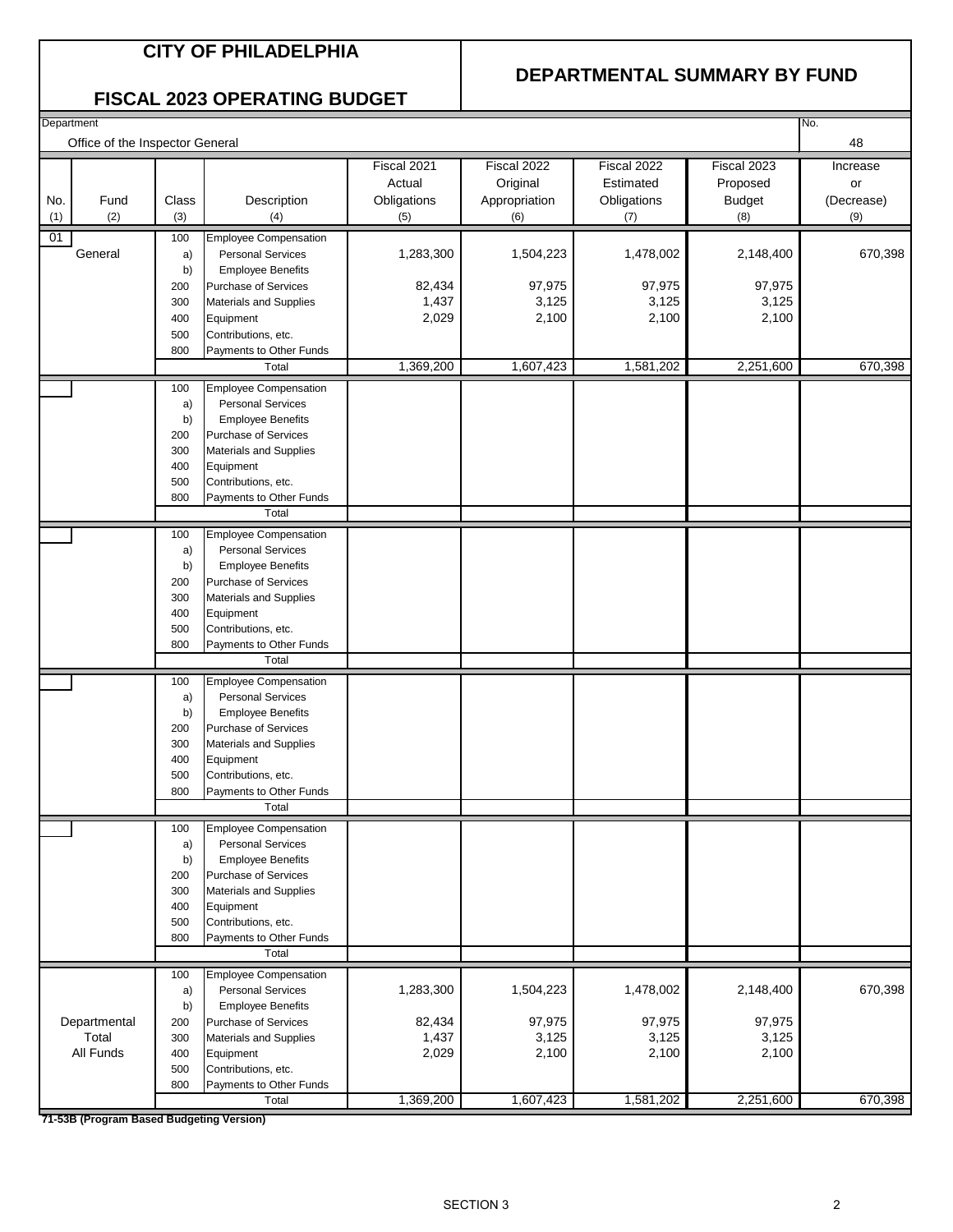#### **FISCAL 2023 OPERATING BUDGET ALL FUNDS**

## **CITY OF PHILADELPHIA DEPARTMENTAL SUMMARY INCREASES AND DECREASES**

| <b>FIJUAL ZUZJ UFLINATING DUDULT</b> |                         |       |         | <b>ALL FUNDS</b> |         |         |
|--------------------------------------|-------------------------|-------|---------|------------------|---------|---------|
| Department                           |                         |       |         |                  |         | No.     |
| Office of the Inspector General      |                         |       |         |                  |         | 48      |
|                                      | Class                   | Class | Class   | Class            | Other   |         |
| <b>Budget Comments</b>               | 100                     | 200   | 300/400 | 500              | Classes | Total   |
| (1)                                  | (2)                     | (3)   | (4)     | (5)              | (6)     | (7)     |
|                                      |                         |       |         |                  |         |         |
| Exempt Wage Increases                | 20,398                  |       |         |                  |         | 20,398  |
| Additional Staff (+2 Pos)            | 150,000                 |       |         |                  |         | 150,000 |
| Youth Ombudsman (+5 Pos)             | 500,000                 |       |         |                  |         | 500,000 |
|                                      | <b>Total</b><br>670,398 |       |         |                  |         | 670,398 |
|                                      |                         |       |         |                  |         |         |
|                                      |                         |       |         |                  |         |         |
|                                      |                         |       |         |                  |         |         |
|                                      |                         |       |         |                  |         |         |
|                                      |                         |       |         |                  |         |         |
|                                      |                         |       |         |                  |         |         |
|                                      |                         |       |         |                  |         |         |
|                                      |                         |       |         |                  |         |         |
|                                      |                         |       |         |                  |         |         |
|                                      |                         |       |         |                  |         |         |
|                                      |                         |       |         |                  |         |         |
|                                      |                         |       |         |                  |         |         |
|                                      |                         |       |         |                  |         |         |
|                                      |                         |       |         |                  |         |         |
|                                      |                         |       |         |                  |         |         |
|                                      |                         |       |         |                  |         |         |
|                                      |                         |       |         |                  |         |         |
|                                      |                         |       |         |                  |         |         |
|                                      |                         |       |         |                  |         |         |
|                                      |                         |       |         |                  |         |         |
|                                      |                         |       |         |                  |         |         |
|                                      |                         |       |         |                  |         |         |
|                                      |                         |       |         |                  |         |         |
|                                      |                         |       |         |                  |         |         |
|                                      |                         |       |         |                  |         |         |
|                                      |                         |       |         |                  |         |         |
|                                      |                         |       |         |                  |         |         |
|                                      |                         |       |         |                  |         |         |
|                                      |                         |       |         |                  |         |         |
|                                      |                         |       |         |                  |         |         |
|                                      |                         |       |         |                  |         |         |
|                                      |                         |       |         |                  |         |         |
|                                      |                         |       |         |                  |         |         |
|                                      |                         |       |         |                  |         |         |
|                                      |                         |       |         |                  |         |         |
|                                      |                         |       |         |                  |         |         |
|                                      |                         |       |         |                  |         |         |
|                                      |                         |       |         |                  |         |         |
|                                      |                         |       |         |                  |         |         |
|                                      |                         |       |         |                  |         |         |
|                                      |                         |       |         |                  |         |         |
|                                      |                         |       |         |                  |         |         |
|                                      |                         |       |         |                  |         |         |
|                                      |                         |       |         |                  |         |         |
|                                      |                         |       |         |                  |         |         |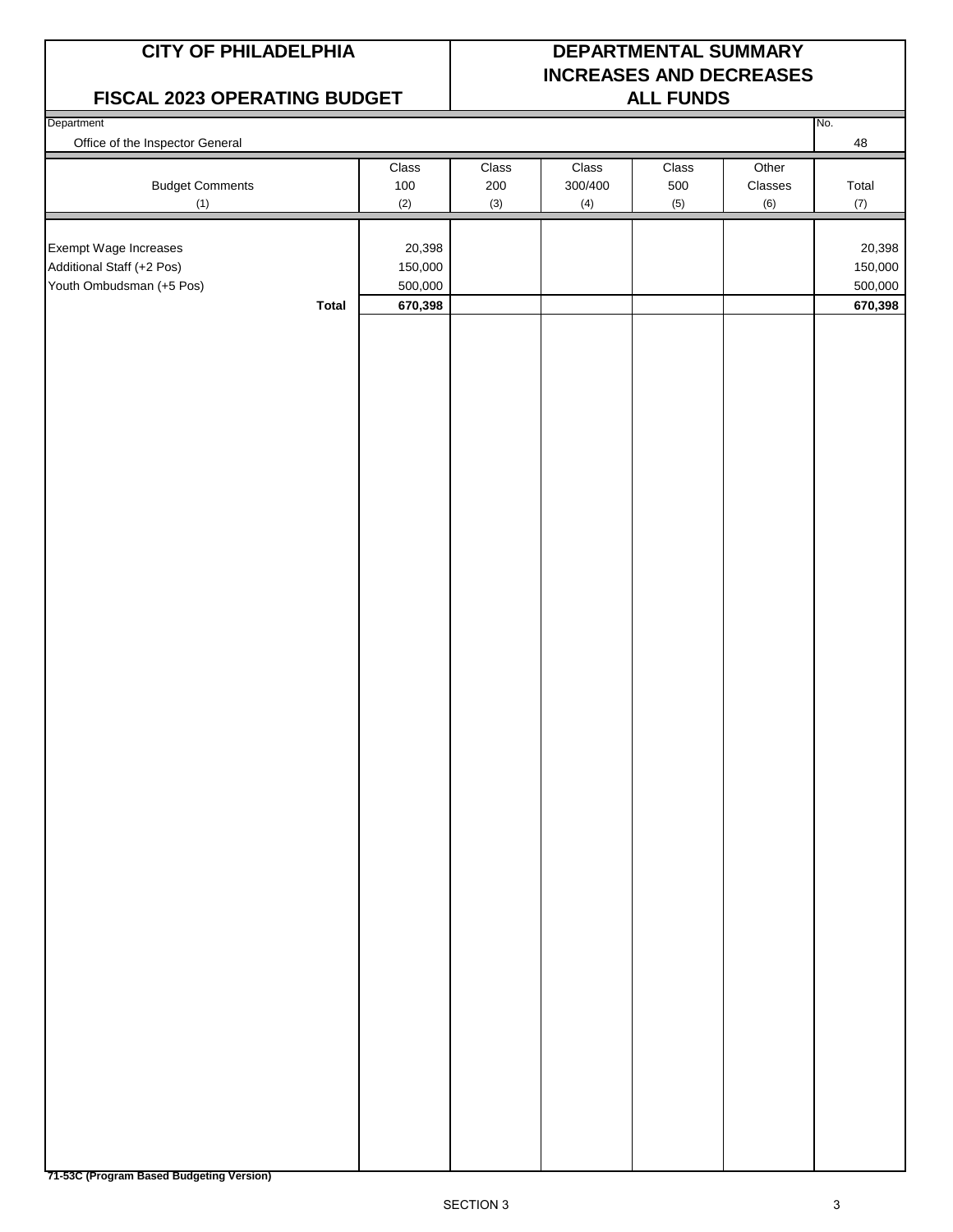#### **CITY OF PHILADELPHIA DEPARTMENTAL SUMMARY PERSONAL SERVICES**

### **FISCAL 2023 OPERATING BUDGET**

|                | Department<br>No.                                                  |           |             |                 |             |           |           |             |                 |                 |
|----------------|--------------------------------------------------------------------|-----------|-------------|-----------------|-------------|-----------|-----------|-------------|-----------------|-----------------|
|                | Office of the Inspector General                                    |           |             |                 |             |           |           | 48          |                 |                 |
|                |                                                                    |           | Fiscal 2021 |                 | Fiscal 2022 |           |           | Fiscal 2023 | Increase        | Increase        |
| Line           |                                                                    | Actual    | Actual      | <b>Budgeted</b> | Estimated   | Increment | Budgeted  | Department  | (Decrease)      | (Decrease)      |
| No.            | Category                                                           | Positions | Obligations | Positions       | Obligations | Run -PPE  | Positions | Request     | in Pos.         | in Requirements |
|                |                                                                    | 6/30/21   |             |                 |             | 11/28/21  |           |             | (Col. 8 less 5) | (Col. 9 less 6) |
| (1)            | (2)                                                                | (3)       | (4)         | (5)             | (6)         | (7)       | (8)       | (9)         | (10)            | (11)            |
|                | A. Summary by Object Classification - All Funds                    |           |             |                 |             |           |           |             |                 |                 |
| $\mathbf{1}$   | Lump Sum                                                           |           |             |                 |             |           |           |             |                 |                 |
| $\overline{2}$ | Full Time                                                          | 18        | 1,283,420   | 19              | 1,478,002   | 17        | 26        | 2,148,400   | $\overline{7}$  | 670,398         |
| 3              | Bonus, Gross Adj.                                                  |           | (120)       |                 |             |           |           |             |                 |                 |
| 4              | PT, Temp/Seas, Bd, SCG                                             |           |             |                 |             |           |           |             |                 |                 |
| 5              | Overtime                                                           |           |             |                 |             |           |           |             |                 |                 |
| 6              | Holiday Overtime                                                   |           |             |                 |             |           |           |             |                 |                 |
| 7              | Shift/Stress                                                       |           |             |                 |             |           |           |             |                 |                 |
| 8              | H&L, IOD, LT-Sick                                                  |           |             |                 |             |           |           |             |                 |                 |
| 9              |                                                                    |           |             |                 |             |           |           |             |                 |                 |
|                | Total                                                              | 18        | 1,283,300   | 19              | 1,478,002   | 17        | 26        | 2,148,400   | $\overline{7}$  | 670,398         |
|                | B. Summary of Uniformed Personnel Included in Above - All Funds    |           |             |                 |             |           |           |             |                 |                 |
| $\mathbf{1}$   | Lump Sum                                                           |           |             |                 |             |           |           |             |                 |                 |
| 2              | Full Time - Uniform                                                |           |             |                 |             |           |           |             |                 |                 |
| 3              | Bonus, Gross Adj.                                                  |           |             |                 |             |           |           |             |                 |                 |
| 4              | PT, Temp/Seas, Bd, SCG                                             |           |             |                 |             |           |           |             |                 |                 |
| 5              | Overtime - Uniform                                                 |           |             |                 |             |           |           |             |                 |                 |
| 6              | <b>Unused Uniform Leave</b>                                        |           |             |                 |             |           |           |             |                 |                 |
| $\overline{7}$ | Shift/Stress                                                       |           |             |                 |             |           |           |             |                 |                 |
| 8              | H&L, IOD, LT-Sick                                                  |           |             |                 |             |           |           |             |                 |                 |
| 9              |                                                                    |           |             |                 |             |           |           |             |                 |                 |
|                | Total                                                              |           |             |                 |             |           |           |             |                 |                 |
|                | C. Summary by Object Classification - General Fund                 |           |             |                 |             |           |           |             |                 |                 |
| $\mathbf{1}$   | Lump Sum                                                           |           |             |                 |             |           |           |             |                 |                 |
| $\overline{2}$ | Full Time                                                          | 18        | 1,283,420   | 19              | 1,478,002   | 17        | 26        | 2,148,400   | $\overline{7}$  | 670,398         |
| 3              | Bonus, Gross Adj.                                                  |           | (120)       |                 |             |           |           |             |                 |                 |
| 4              | PT, Temp/Seas, Bd, SCG                                             |           |             |                 |             |           |           |             |                 |                 |
| 5              | Overtime                                                           |           |             |                 |             |           |           |             |                 |                 |
| 6              | <b>Holiday Overtime</b>                                            |           |             |                 |             |           |           |             |                 |                 |
| $\overline{7}$ | Shift/Stress                                                       |           |             |                 |             |           |           |             |                 |                 |
| 8              | H&L, IOD, LT-Sick                                                  |           |             |                 |             |           |           |             |                 |                 |
| 9              |                                                                    |           |             |                 |             |           |           |             |                 |                 |
|                | Total                                                              | 18        | 1,283,300   | 19              | 1,478,002   | 17        | 26        | 2,148,400   | $\overline{7}$  | 670,398         |
|                | D. Summary of Uniformed Personnel Included in Above - General Fund |           |             |                 |             |           |           |             |                 |                 |
| $\mathbf{1}$   | Lump Sum                                                           |           |             |                 |             |           |           |             |                 |                 |
| $\overline{2}$ | Full Time - Uniform                                                |           |             |                 |             |           |           |             |                 |                 |
| 3              | Bonus, Gross Adj.                                                  |           |             |                 |             |           |           |             |                 |                 |
| 4              | PT, Temp/Seas, Bd, SCG                                             |           |             |                 |             |           |           |             |                 |                 |
| 5              | Overtime - Uniform                                                 |           |             |                 |             |           |           |             |                 |                 |
| 6              | <b>Unused Uniform Leave</b>                                        |           |             |                 |             |           |           |             |                 |                 |
| $\overline{7}$ | Shift/Stress                                                       |           |             |                 |             |           |           |             |                 |                 |
| 8              | H&L, IOD, LT-Sick                                                  |           |             |                 |             |           |           |             |                 |                 |
| 9              |                                                                    |           |             |                 |             |           |           |             |                 |                 |
|                | Total<br>71-53D (Program Based Budgeting Version)                  |           |             |                 |             |           |           |             |                 |                 |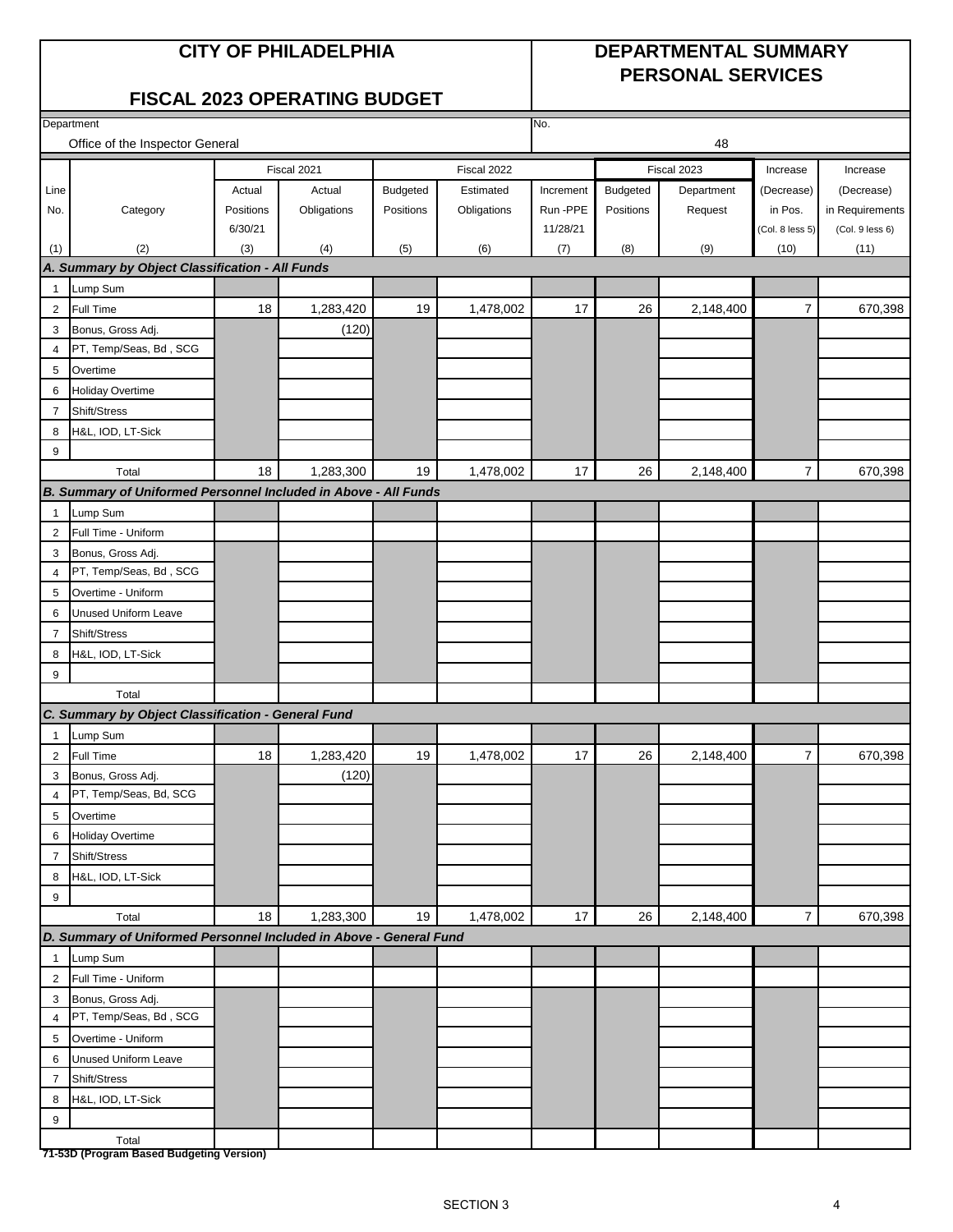|            | <b>CITY OF PHILADELPHIA</b>                                                                                                                                                                                                                                                                                                                                                                                                                                                                                                                                                                                                                                                                                                                                                                                                                                                    |     |                             |                             |             |             |
|------------|--------------------------------------------------------------------------------------------------------------------------------------------------------------------------------------------------------------------------------------------------------------------------------------------------------------------------------------------------------------------------------------------------------------------------------------------------------------------------------------------------------------------------------------------------------------------------------------------------------------------------------------------------------------------------------------------------------------------------------------------------------------------------------------------------------------------------------------------------------------------------------|-----|-----------------------------|-----------------------------|-------------|-------------|
|            | <b>FISCAL 2023 OPERATING BUDGET</b>                                                                                                                                                                                                                                                                                                                                                                                                                                                                                                                                                                                                                                                                                                                                                                                                                                            |     |                             | <b>PERFORMANCE MEASURES</b> |             |             |
| Department |                                                                                                                                                                                                                                                                                                                                                                                                                                                                                                                                                                                                                                                                                                                                                                                                                                                                                | No. | Program                     |                             |             | No.         |
|            | Office of the Inspector General                                                                                                                                                                                                                                                                                                                                                                                                                                                                                                                                                                                                                                                                                                                                                                                                                                                |     | 48 Investigation            |                             |             | 01          |
|            |                                                                                                                                                                                                                                                                                                                                                                                                                                                                                                                                                                                                                                                                                                                                                                                                                                                                                |     | <b>Program Description</b>  |                             |             |             |
|            | The Office of the Inspector General's (OIG) goal is to keep City government free from all forms of corruption, fraud, and misconduct. The OIG<br>conducts both criminal and administrative investigations of all departments, agencies, commissions, and boards under the Mayor's<br>jurisdiction, as well as individuals or companies that do business with the City or receive City funding. The OIG has the power<br>to: issue subpoenas; examine all City documents, contracts, and monetary expenditures made from the City treasury; and demand testimony<br>from City employees. The OIG works with federal, state, and local law enforcement when reviewing issues related to criminal<br>activity and serious cases of fraud and corruption. OIG work also relies on the support of fellow Philadelphians who report allegations of<br>wrongdoing in City government. |     |                             |                             |             |             |
|            |                                                                                                                                                                                                                                                                                                                                                                                                                                                                                                                                                                                                                                                                                                                                                                                                                                                                                |     | <b>Program Objectives</b>   |                             |             |             |
|            | -Continue to achieve meaningful criminal and employment case results.<br>-Work to amend the Home Rule Charter and make the OIG a permanent and independent part of City government.<br>Advocate for vulnerable children and teens in group homes and other residential facilities through the Youth Ombudsperson Office.                                                                                                                                                                                                                                                                                                                                                                                                                                                                                                                                                       |     | <b>Performance Measures</b> |                             |             |             |
|            |                                                                                                                                                                                                                                                                                                                                                                                                                                                                                                                                                                                                                                                                                                                                                                                                                                                                                |     | Fiscal 2021                 | Fiscal 2022                 | Fiscal 2022 | Fiscal 2023 |
|            | Description                                                                                                                                                                                                                                                                                                                                                                                                                                                                                                                                                                                                                                                                                                                                                                                                                                                                    |     | Year-End                    | Year-to-Date<br>$(Q1 + Q2)$ | Target      | Target      |
|            | (1)                                                                                                                                                                                                                                                                                                                                                                                                                                                                                                                                                                                                                                                                                                                                                                                                                                                                            |     | (2)<br>$\overline{21}$      | (3)<br>21                   | (4)<br>>30  | (5)         |
|            | Administrative Actions (number of cases)                                                                                                                                                                                                                                                                                                                                                                                                                                                                                                                                                                                                                                                                                                                                                                                                                                       |     |                             |                             |             | >30         |
| Comments   | Targets are based on historical outputs over the last decade. These actions include any case that resulted in administrative<br>discipline, like a suspension or demotion, not just those that resulted in termination.                                                                                                                                                                                                                                                                                                                                                                                                                                                                                                                                                                                                                                                        |     |                             |                             |             |             |
|            | Criminal Actions (number of cases)                                                                                                                                                                                                                                                                                                                                                                                                                                                                                                                                                                                                                                                                                                                                                                                                                                             |     | 18                          | 3                           | >10         | >10         |
| Comments   | Targets are based on historical outputs over the last decade. "Criminal actions" include all criminal enforcement activities, such as<br>initial charging events, convictions, and sentencing.                                                                                                                                                                                                                                                                                                                                                                                                                                                                                                                                                                                                                                                                                 |     |                             |                             |             |             |
|            | Pension disqualification (number of cases)                                                                                                                                                                                                                                                                                                                                                                                                                                                                                                                                                                                                                                                                                                                                                                                                                                     |     | 3                           | 1                           | 4--6        | $4 - 6$     |
| Comments   | Targets are based on historical outputs over the last decade. These are cases that have been submitted to the Law Department<br>and Board of Pensions for appropriate enforcement action.<br>71-53EZ (Program Based Budgeting Version)                                                                                                                                                                                                                                                                                                                                                                                                                                                                                                                                                                                                                                         |     |                             |                             |             |             |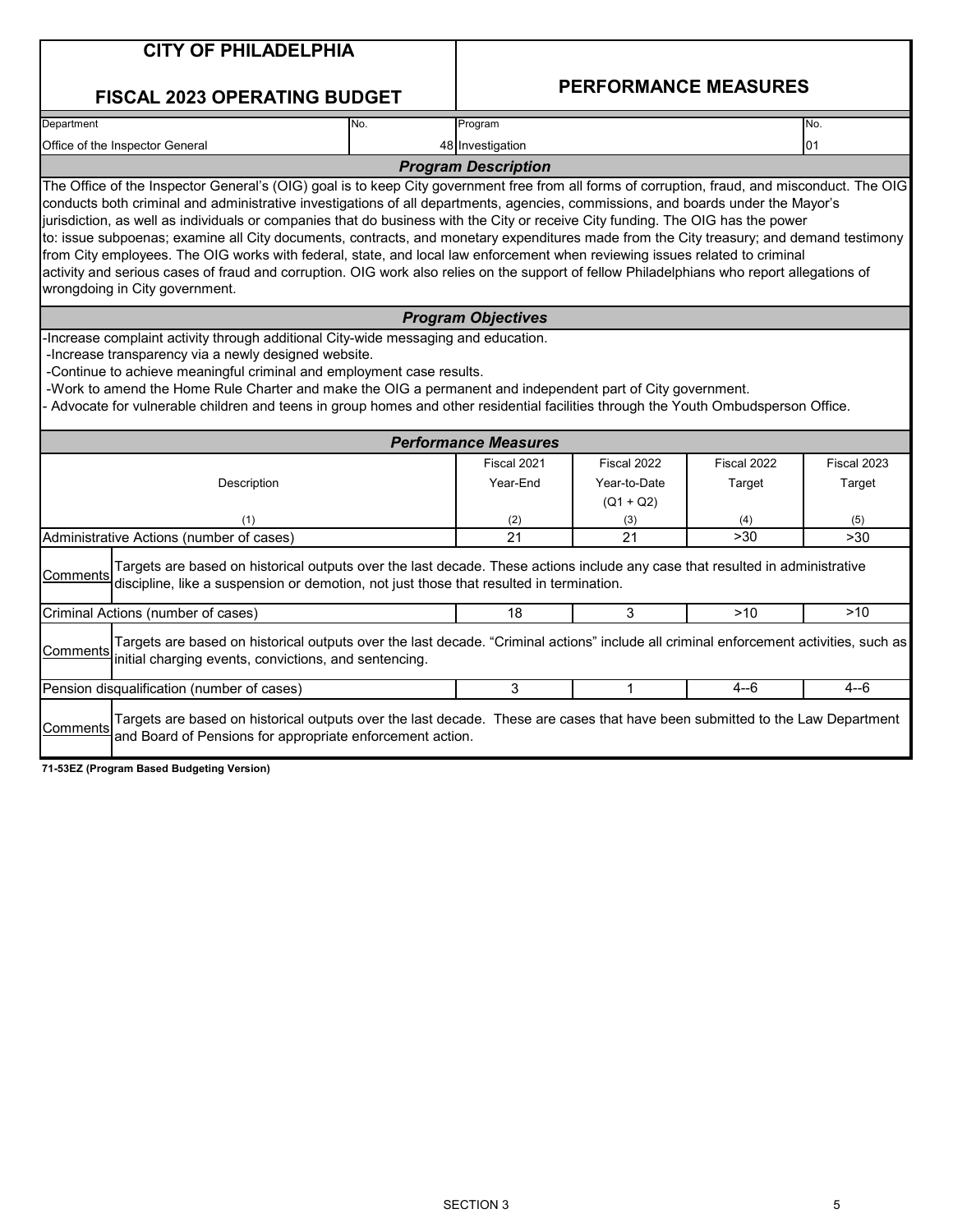#### **CITY OF PHILADELPHIA**

#### **PROGRAM SUMMARY - ALL FUNDS**

#### **FISCAL 2023 OPERATING BUDGET**

| Investigation<br>Office of the Inspector General<br>48<br>01<br><b>Summary by Fund</b><br>Fiscal 2021<br>Fiscal 2022<br>Fiscal 2022<br>Fiscal 2023<br>Original<br>Fund<br>Actual<br>Estimated<br>Proposed<br>Fund<br>or<br>Appropriations<br>No.<br>Obligations<br>Obligations<br><b>Budget</b><br>(2)<br>(3)<br>(6)<br>(7)<br>(1)<br>(4)<br>(5)<br>1,369,200<br>1,607,423<br>1,581,202<br>2,251,600<br>01<br>General<br>Total<br>1,369,200<br>1,607,423<br>1,581,202<br>2,251,600<br><b>Summary of Full Time Positions by Fund</b><br><b>Actual Positions</b><br>Fiscal 2022<br>Fiscal 2022<br>Fiscal 2023<br>Fund<br>6/30/21<br><b>Budgeted</b><br>PPE 11/28/21<br><b>Budgeted</b><br>No.<br>Fund<br>(2)<br>(1)<br>(3)<br>(4)<br>(5)<br>(7)<br>(6)<br>01<br>General<br>18<br>19<br>17<br>26<br><b>Total Full Time</b><br>18<br>17<br>26<br>19<br><b>Summary of Non-Tax Revenues by Fund</b><br>Fiscal 2021<br>Fiscal 2022<br>Fiscal 2022<br>Fiscal 2023<br>Fund<br>Estimated<br>Fund<br>Actual<br>Original<br>Proposed<br>or<br><b>Budget</b><br>No.<br>Revenues<br><b>Budget</b><br>Obligations<br>(2)<br>(4)<br>(1)<br>(3)<br>(6)<br>(5)<br>(7)<br>20,000<br>385,000<br>01<br>General<br>15,393<br>20,000 | Department |       | No.    | Program |         |        | No.                 |
|---------------------------------------------------------------------------------------------------------------------------------------------------------------------------------------------------------------------------------------------------------------------------------------------------------------------------------------------------------------------------------------------------------------------------------------------------------------------------------------------------------------------------------------------------------------------------------------------------------------------------------------------------------------------------------------------------------------------------------------------------------------------------------------------------------------------------------------------------------------------------------------------------------------------------------------------------------------------------------------------------------------------------------------------------------------------------------------------------------------------------------------------------------------------------------------------------------------|------------|-------|--------|---------|---------|--------|---------------------|
|                                                                                                                                                                                                                                                                                                                                                                                                                                                                                                                                                                                                                                                                                                                                                                                                                                                                                                                                                                                                                                                                                                                                                                                                               |            |       |        |         |         |        |                     |
|                                                                                                                                                                                                                                                                                                                                                                                                                                                                                                                                                                                                                                                                                                                                                                                                                                                                                                                                                                                                                                                                                                                                                                                                               |            |       |        |         |         |        |                     |
|                                                                                                                                                                                                                                                                                                                                                                                                                                                                                                                                                                                                                                                                                                                                                                                                                                                                                                                                                                                                                                                                                                                                                                                                               |            |       |        |         |         |        | Increase            |
|                                                                                                                                                                                                                                                                                                                                                                                                                                                                                                                                                                                                                                                                                                                                                                                                                                                                                                                                                                                                                                                                                                                                                                                                               |            |       |        |         |         |        |                     |
|                                                                                                                                                                                                                                                                                                                                                                                                                                                                                                                                                                                                                                                                                                                                                                                                                                                                                                                                                                                                                                                                                                                                                                                                               |            |       |        |         |         |        | (Decrease)          |
|                                                                                                                                                                                                                                                                                                                                                                                                                                                                                                                                                                                                                                                                                                                                                                                                                                                                                                                                                                                                                                                                                                                                                                                                               |            |       |        |         |         |        |                     |
|                                                                                                                                                                                                                                                                                                                                                                                                                                                                                                                                                                                                                                                                                                                                                                                                                                                                                                                                                                                                                                                                                                                                                                                                               |            |       |        |         |         |        | 670,398             |
|                                                                                                                                                                                                                                                                                                                                                                                                                                                                                                                                                                                                                                                                                                                                                                                                                                                                                                                                                                                                                                                                                                                                                                                                               |            |       |        |         |         |        |                     |
|                                                                                                                                                                                                                                                                                                                                                                                                                                                                                                                                                                                                                                                                                                                                                                                                                                                                                                                                                                                                                                                                                                                                                                                                               |            |       |        |         |         |        |                     |
|                                                                                                                                                                                                                                                                                                                                                                                                                                                                                                                                                                                                                                                                                                                                                                                                                                                                                                                                                                                                                                                                                                                                                                                                               |            |       |        |         |         |        |                     |
|                                                                                                                                                                                                                                                                                                                                                                                                                                                                                                                                                                                                                                                                                                                                                                                                                                                                                                                                                                                                                                                                                                                                                                                                               |            |       |        |         |         |        |                     |
|                                                                                                                                                                                                                                                                                                                                                                                                                                                                                                                                                                                                                                                                                                                                                                                                                                                                                                                                                                                                                                                                                                                                                                                                               |            |       |        |         |         |        | 670,398             |
|                                                                                                                                                                                                                                                                                                                                                                                                                                                                                                                                                                                                                                                                                                                                                                                                                                                                                                                                                                                                                                                                                                                                                                                                               |            |       |        |         |         |        |                     |
|                                                                                                                                                                                                                                                                                                                                                                                                                                                                                                                                                                                                                                                                                                                                                                                                                                                                                                                                                                                                                                                                                                                                                                                                               |            |       |        |         |         |        | Inc. $/$ (Dec.)     |
|                                                                                                                                                                                                                                                                                                                                                                                                                                                                                                                                                                                                                                                                                                                                                                                                                                                                                                                                                                                                                                                                                                                                                                                                               |            |       |        |         |         |        | (Col. 6 less 4)     |
|                                                                                                                                                                                                                                                                                                                                                                                                                                                                                                                                                                                                                                                                                                                                                                                                                                                                                                                                                                                                                                                                                                                                                                                                               |            |       |        |         |         |        |                     |
|                                                                                                                                                                                                                                                                                                                                                                                                                                                                                                                                                                                                                                                                                                                                                                                                                                                                                                                                                                                                                                                                                                                                                                                                               |            |       |        |         |         |        | $\overline{7}$      |
|                                                                                                                                                                                                                                                                                                                                                                                                                                                                                                                                                                                                                                                                                                                                                                                                                                                                                                                                                                                                                                                                                                                                                                                                               |            |       |        |         |         |        |                     |
|                                                                                                                                                                                                                                                                                                                                                                                                                                                                                                                                                                                                                                                                                                                                                                                                                                                                                                                                                                                                                                                                                                                                                                                                               |            |       |        |         |         |        |                     |
|                                                                                                                                                                                                                                                                                                                                                                                                                                                                                                                                                                                                                                                                                                                                                                                                                                                                                                                                                                                                                                                                                                                                                                                                               |            |       |        |         |         |        |                     |
|                                                                                                                                                                                                                                                                                                                                                                                                                                                                                                                                                                                                                                                                                                                                                                                                                                                                                                                                                                                                                                                                                                                                                                                                               |            |       |        |         |         |        |                     |
|                                                                                                                                                                                                                                                                                                                                                                                                                                                                                                                                                                                                                                                                                                                                                                                                                                                                                                                                                                                                                                                                                                                                                                                                               |            |       |        |         |         |        | $\overline{7}$      |
|                                                                                                                                                                                                                                                                                                                                                                                                                                                                                                                                                                                                                                                                                                                                                                                                                                                                                                                                                                                                                                                                                                                                                                                                               |            |       |        |         |         |        |                     |
|                                                                                                                                                                                                                                                                                                                                                                                                                                                                                                                                                                                                                                                                                                                                                                                                                                                                                                                                                                                                                                                                                                                                                                                                               |            |       |        |         |         |        | Increase            |
|                                                                                                                                                                                                                                                                                                                                                                                                                                                                                                                                                                                                                                                                                                                                                                                                                                                                                                                                                                                                                                                                                                                                                                                                               |            |       |        |         |         |        |                     |
|                                                                                                                                                                                                                                                                                                                                                                                                                                                                                                                                                                                                                                                                                                                                                                                                                                                                                                                                                                                                                                                                                                                                                                                                               |            |       |        |         |         |        | (Decrease)          |
|                                                                                                                                                                                                                                                                                                                                                                                                                                                                                                                                                                                                                                                                                                                                                                                                                                                                                                                                                                                                                                                                                                                                                                                                               |            |       |        |         |         |        |                     |
|                                                                                                                                                                                                                                                                                                                                                                                                                                                                                                                                                                                                                                                                                                                                                                                                                                                                                                                                                                                                                                                                                                                                                                                                               |            |       |        |         |         |        | (365,000)           |
|                                                                                                                                                                                                                                                                                                                                                                                                                                                                                                                                                                                                                                                                                                                                                                                                                                                                                                                                                                                                                                                                                                                                                                                                               |            |       |        |         |         |        |                     |
|                                                                                                                                                                                                                                                                                                                                                                                                                                                                                                                                                                                                                                                                                                                                                                                                                                                                                                                                                                                                                                                                                                                                                                                                               |            |       |        |         |         |        |                     |
|                                                                                                                                                                                                                                                                                                                                                                                                                                                                                                                                                                                                                                                                                                                                                                                                                                                                                                                                                                                                                                                                                                                                                                                                               |            |       |        |         |         |        |                     |
|                                                                                                                                                                                                                                                                                                                                                                                                                                                                                                                                                                                                                                                                                                                                                                                                                                                                                                                                                                                                                                                                                                                                                                                                               |            |       |        |         |         |        |                     |
|                                                                                                                                                                                                                                                                                                                                                                                                                                                                                                                                                                                                                                                                                                                                                                                                                                                                                                                                                                                                                                                                                                                                                                                                               |            | Total | 15,393 | 20,000  | 385,000 | 20,000 | (365,000)           |
| <b>Selected Associated Capital Projects</b>                                                                                                                                                                                                                                                                                                                                                                                                                                                                                                                                                                                                                                                                                                                                                                                                                                                                                                                                                                                                                                                                                                                                                                   |            |       |        |         |         |        |                     |
| Fiscal 2022<br>Fiscal 2022<br>Fiscal 2023<br>Carry<br>Dept.                                                                                                                                                                                                                                                                                                                                                                                                                                                                                                                                                                                                                                                                                                                                                                                                                                                                                                                                                                                                                                                                                                                                                   |            |       |        |         |         |        | Fiscal 2023         |
| Where<br>Description<br>Forward<br>Original Approp.<br>Original Approp.<br><b>Proposed Budget</b>                                                                                                                                                                                                                                                                                                                                                                                                                                                                                                                                                                                                                                                                                                                                                                                                                                                                                                                                                                                                                                                                                                             |            |       |        |         |         |        | Proposed Bdgt       |
| (GO Only)<br>(GO Only)<br>(All Other Sources)<br>Appropriated                                                                                                                                                                                                                                                                                                                                                                                                                                                                                                                                                                                                                                                                                                                                                                                                                                                                                                                                                                                                                                                                                                                                                 |            |       |        |         |         |        | (All Other Sources) |
| (2)<br>(1)<br>(3)<br>(4)<br>(5)<br>(7)<br>(6)                                                                                                                                                                                                                                                                                                                                                                                                                                                                                                                                                                                                                                                                                                                                                                                                                                                                                                                                                                                                                                                                                                                                                                 |            |       |        |         |         |        |                     |
|                                                                                                                                                                                                                                                                                                                                                                                                                                                                                                                                                                                                                                                                                                                                                                                                                                                                                                                                                                                                                                                                                                                                                                                                               |            |       |        |         |         |        |                     |
|                                                                                                                                                                                                                                                                                                                                                                                                                                                                                                                                                                                                                                                                                                                                                                                                                                                                                                                                                                                                                                                                                                                                                                                                               |            |       |        |         |         |        |                     |
|                                                                                                                                                                                                                                                                                                                                                                                                                                                                                                                                                                                                                                                                                                                                                                                                                                                                                                                                                                                                                                                                                                                                                                                                               |            |       |        |         |         |        |                     |
|                                                                                                                                                                                                                                                                                                                                                                                                                                                                                                                                                                                                                                                                                                                                                                                                                                                                                                                                                                                                                                                                                                                                                                                                               |            |       |        |         |         |        |                     |
|                                                                                                                                                                                                                                                                                                                                                                                                                                                                                                                                                                                                                                                                                                                                                                                                                                                                                                                                                                                                                                                                                                                                                                                                               |            |       |        |         |         |        |                     |
| Total                                                                                                                                                                                                                                                                                                                                                                                                                                                                                                                                                                                                                                                                                                                                                                                                                                                                                                                                                                                                                                                                                                                                                                                                         |            |       |        |         |         |        |                     |
| <b>Selected Associated Operating Costs</b>                                                                                                                                                                                                                                                                                                                                                                                                                                                                                                                                                                                                                                                                                                                                                                                                                                                                                                                                                                                                                                                                                                                                                                    |            |       |        |         |         |        |                     |
| Fiscal 2021<br>Fiscal 2022<br>Fiscal 2022<br>Fiscal 2023<br>Dept.                                                                                                                                                                                                                                                                                                                                                                                                                                                                                                                                                                                                                                                                                                                                                                                                                                                                                                                                                                                                                                                                                                                                             |            |       |        |         |         |        | Increase            |
| Where<br>Calculated<br>Calculated<br>Calculated<br>Description<br>Calculated<br>or                                                                                                                                                                                                                                                                                                                                                                                                                                                                                                                                                                                                                                                                                                                                                                                                                                                                                                                                                                                                                                                                                                                            |            |       |        |         |         |        |                     |
| Obligations<br>Obligations<br>Appropriations<br><b>Budget</b><br>Appropriated                                                                                                                                                                                                                                                                                                                                                                                                                                                                                                                                                                                                                                                                                                                                                                                                                                                                                                                                                                                                                                                                                                                                 |            |       |        |         |         |        | (Decrease)          |
| (2)<br>(6)<br>(1)<br>(3)<br>(4)<br>(7)<br>(5)                                                                                                                                                                                                                                                                                                                                                                                                                                                                                                                                                                                                                                                                                                                                                                                                                                                                                                                                                                                                                                                                                                                                                                 |            |       |        |         |         |        |                     |
| Employee Benefits - Civilian<br>506,823<br>583,663<br>583,663<br>848,403<br>Finance                                                                                                                                                                                                                                                                                                                                                                                                                                                                                                                                                                                                                                                                                                                                                                                                                                                                                                                                                                                                                                                                                                                           |            |       |        |         |         |        | 264,740             |
| Employee Benefits - Uniform<br>Finance                                                                                                                                                                                                                                                                                                                                                                                                                                                                                                                                                                                                                                                                                                                                                                                                                                                                                                                                                                                                                                                                                                                                                                        |            |       |        |         |         |        |                     |
| Total<br>506,823<br>583,663<br>583,663<br>848,403                                                                                                                                                                                                                                                                                                                                                                                                                                                                                                                                                                                                                                                                                                                                                                                                                                                                                                                                                                                                                                                                                                                                                             |            |       |        |         |         |        | 264,740             |

**71-53E (Program Based Budgeting Version)**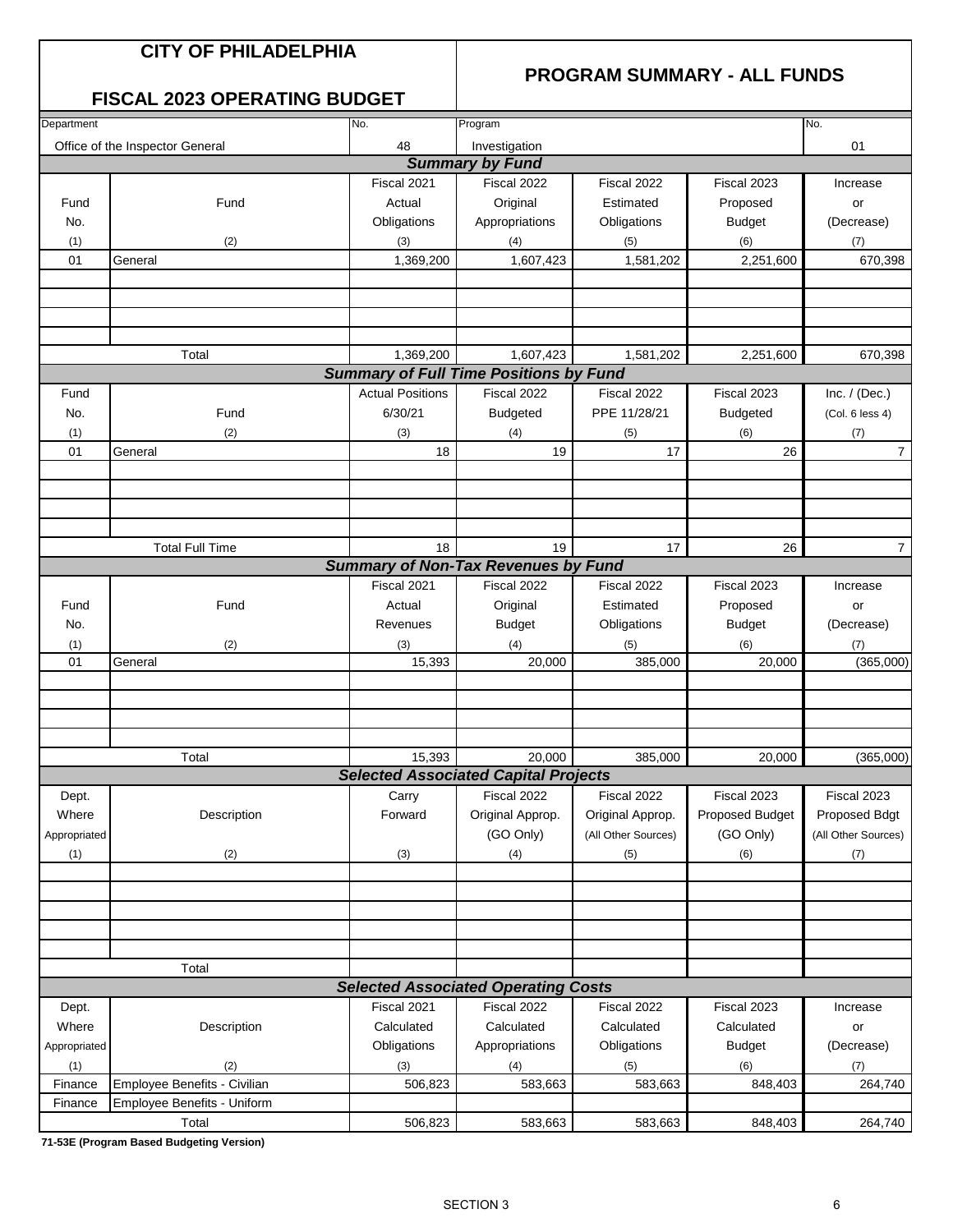## **CITY OF PHILADELPHIA**

#### **PROGRAM SUMMARY**

## **FISCAL 2023 OPERATING BUDGET**

|              | UUAL LUL                             |                                              |                             |              |                 |                |
|--------------|--------------------------------------|----------------------------------------------|-----------------------------|--------------|-----------------|----------------|
| Department   |                                      | No.                                          | Program                     |              |                 | No.            |
|              | Office of the Inspector General      | 48                                           | Investigation               |              |                 | 01             |
| Fund         |                                      | No.                                          |                             |              |                 |                |
| General      |                                      | 01                                           |                             |              |                 |                |
|              |                                      |                                              | <b>Summary by Class</b>     |              |                 |                |
|              |                                      | Fiscal 2021                                  | Fiscal 2022                 | Fiscal 2022  | Fiscal 2023     | Increase       |
| Class        | Description                          | Actual                                       | Original                    | Estimated    | Proposed        | or             |
|              |                                      | Obligations                                  | Appropriations              | Obligations  | <b>Budget</b>   | (Decrease)     |
| (1)          | (2)                                  | (3)                                          | (4)                         | (5)          | (6)             | (7)            |
| 100          | <b>Employee Compensation</b>         |                                              |                             |              |                 |                |
| a)           | <b>Personal Services</b>             | 1,283,300                                    | 1,504,223                   | 1,478,002    | 2,148,400       | 670,398        |
| b)           | <b>Employee Benefits</b>             |                                              |                             |              |                 |                |
| 200          | <b>Purchase of Services</b>          | 82,434                                       | 97,975                      | 97,975       | 97,975          |                |
| 300          | Materials and Supplies               | 1,437                                        | 3,125                       | 3,125        | 3,125           |                |
| 400          | Equipment                            | 2,029                                        | 2,100                       | 2,100        | 2,100           |                |
| 500          | Contributions, Indemnities and Taxes |                                              |                             |              |                 |                |
| 700          | <b>Debt Service</b>                  |                                              |                             |              |                 |                |
| 800          | Payments to Other Funds              |                                              |                             |              |                 |                |
| 900          | Advances and Misc. Payments          |                                              |                             |              |                 |                |
|              | Total                                | 1,369,200                                    | 1,607,423                   | 1,581,202    | 2,251,600       | 670,398        |
|              |                                      |                                              | <b>Summary of Positions</b> |              |                 |                |
|              |                                      | Actual                                       | Fiscal 2022                 | Increment    | Fiscal 2023     | Increase       |
|              |                                      | Positions                                    | <b>Budgeted</b>             | Run          | <b>Budgeted</b> | or             |
| Code         | Category                             | 6/30/21                                      | Positions                   | PPE 11/28/21 | Positions       | (Decrease)     |
| (1)          | (2)                                  | (3)                                          | (4)                         | (5)          | (6)             | (7)            |
| 101          | Full Time - Civilian                 | 18                                           | 19                          | 17           | 26              | $\overline{7}$ |
| 105          | Full Time - Uniform                  |                                              |                             |              |                 |                |
|              | Total                                | 18                                           | 19                          | 17           | 26              | $\overline{7}$ |
|              |                                      | Selected Associated Non-Tax Revenues by Type |                             |              |                 |                |
|              |                                      | Fiscal 2021                                  | Fiscal 2022                 | Fiscal 2022  | Fiscal 2023     | Increase       |
|              | Description                          | Actual                                       | Original                    | Estimate     | Proposed        | or             |
|              |                                      | Revenues                                     | <b>Budget</b>               | Obligations  | <b>Budget</b>   | (Decrease)     |
|              | (1)                                  | (2)                                          | (3)                         | (4)          | (5)             | (6)            |
|              | Local (Non-Governmental)             | 15,393                                       | 20,000                      | 385,000      | 20,000          | (365,000)      |
| Federal      |                                      |                                              |                             |              |                 |                |
| <b>State</b> |                                      |                                              |                             |              |                 |                |
|              | <b>Other Governments</b>             |                                              |                             |              |                 |                |
|              | Other Funds of the City              |                                              |                             |              |                 |                |
|              | Total                                | 15,393                                       | 20,000                      | 385,000      | 20,000          | (365,000)      |

**71-53F (Program Based Budgeting Version)**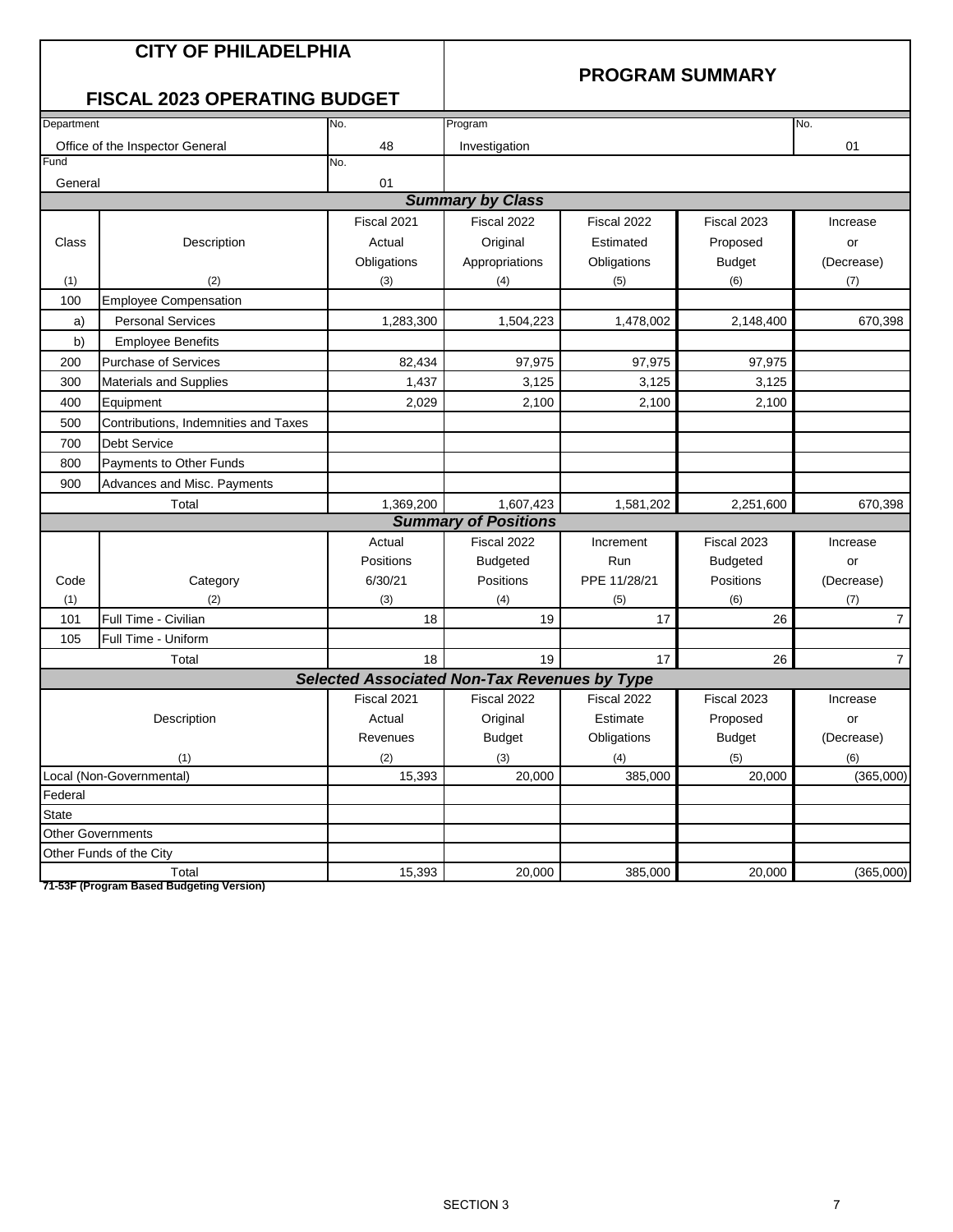|                |              | <b>CITY OF PHILADELPHIA</b><br><b>FISCAL 2023 OPERATING BUDGET</b> |           |                             |                                     | <b>SCHEDULE 100</b><br><b>LIST OF POSITIONS</b><br><b>BY PROGRAM</b> |                 |                       |                         |                  |                    |
|----------------|--------------|--------------------------------------------------------------------|-----------|-----------------------------|-------------------------------------|----------------------------------------------------------------------|-----------------|-----------------------|-------------------------|------------------|--------------------|
|                |              |                                                                    |           |                             |                                     |                                                                      |                 |                       |                         |                  |                    |
| Department     |              |                                                                    |           |                             | No.                                 | Program                                                              |                 |                       |                         |                  | No.                |
| Fund           |              | Office of the Inspector General                                    |           |                             | 48<br>No.                           | Investigation                                                        |                 |                       |                         |                  | 01                 |
|                | General      |                                                                    |           |                             | 01                                  |                                                                      |                 |                       |                         |                  |                    |
|                |              |                                                                    |           |                             |                                     |                                                                      |                 |                       |                         |                  |                    |
|                |              |                                                                    |           |                             |                                     | Fiscal                                                               | Fiscal<br>2022  |                       | Fiscal                  |                  | Inc.               |
| Line           | Class        | Title                                                              |           |                             | Salary<br>Range                     | 2021<br>Actual Pos.                                                  | <b>Budgeted</b> | Increment<br>Run -PPE | 2023<br><b>Budgeted</b> | Annual<br>Salary | (Dec.)<br>(Col. 8) |
| No.            | Code         |                                                                    |           |                             | (in dollars)                        | 6/30/21                                                              | Positions       | 11/28/21              | Positions               | 7/1/22           | less Col. 6)       |
| (1)            | (2)          | (3)                                                                |           |                             | (4)                                 | (5)                                                                  | (6)             | (7)                   | (8)                     | (9)              | (10)               |
| $\overline{1}$ | A040         | ADMINISTRATIVE ASSISTANT                                           |           |                             | 47,000                              | 1                                                                    | 1               | 1                     | $\mathbf{1}$            | 47,000           |                    |
| $\overline{c}$ |              | <b>O084 ADMINSTRATIVE OFFICER</b>                                  |           |                             | 71,000                              |                                                                      |                 | 1                     | -1                      | 71,000           |                    |
| 3              | D354         | <b>DEPUTY INSPECTOR GENERAL</b>                                    |           |                             | 107,000                             | 4                                                                    | 4               | 4                     | 4                       | 428,000          |                    |
| 4              | F385         | <b>FIRST DEPUTY INSPECTOR GENERAL</b>                              |           |                             | 127,000                             | 1                                                                    | 1               | 1                     | $\mathbf{1}$            | 127,000          |                    |
| 5              | 1423         | <b>INSPECTOR GENERAL</b>                                           |           |                             | 171,600                             | 1                                                                    | 1               | $\overline{1}$        | $\mathbf{1}$            | 171,600          |                    |
| 6              | 1545         | <b>INVESTIGATIVE ANALYST</b>                                       |           |                             | 48,900-51,500                       | 3                                                                    | 3               | 3                     | 4                       | 203,400          |                    |
| $\overline{7}$ | 1552         | <b>INVESTIGATOR</b>                                                |           |                             | 53,758 - 81,140                     | 5                                                                    | 6               | 4                     | $\overline{7}$          | 461,000          | 1                  |
| 8              | S317         | <b>SENIOR INVESTIGATOR</b>                                         |           |                             | 83,000                              | $\overline{2}$                                                       | $\overline{2}$  | $\overline{2}$        | $\overline{2}$          | 166,000          |                    |
| 9              | N/A          | TBD (Ombudsmen)                                                    |           |                             | 64,501 - 139,332                    |                                                                      |                 |                       | 5                       | 500,000          | 5                  |
|                |              |                                                                    |           |                             |                                     |                                                                      |                 |                       |                         |                  |                    |
|                |              |                                                                    |           |                             |                                     |                                                                      |                 |                       |                         |                  |                    |
|                |              |                                                                    |           |                             |                                     |                                                                      |                 |                       |                         |                  |                    |
|                |              |                                                                    |           |                             |                                     |                                                                      |                 |                       |                         |                  |                    |
|                |              |                                                                    |           |                             |                                     |                                                                      |                 |                       |                         |                  |                    |
|                |              |                                                                    |           |                             |                                     |                                                                      |                 |                       |                         |                  |                    |
|                |              |                                                                    |           |                             |                                     |                                                                      |                 |                       |                         |                  |                    |
|                |              |                                                                    |           |                             |                                     |                                                                      |                 |                       |                         |                  |                    |
|                |              |                                                                    |           |                             |                                     |                                                                      |                 |                       |                         |                  |                    |
|                |              |                                                                    |           |                             |                                     |                                                                      |                 |                       |                         |                  |                    |
|                |              |                                                                    |           |                             |                                     |                                                                      |                 |                       |                         |                  |                    |
|                |              | <b>Total Gross Requirements</b>                                    |           |                             |                                     | 18                                                                   | 19              | 17                    | 26                      | 2,175,000        | $\overline{7}$     |
|                |              | Plus: Earned Increment                                             |           |                             |                                     |                                                                      |                 |                       |                         |                  |                    |
|                |              | Plus: Longevity                                                    |           |                             |                                     |                                                                      |                 |                       |                         |                  |                    |
|                |              | Less: (Vacancy Allowance)                                          |           |                             |                                     |                                                                      |                 |                       |                         | (26, 600)        |                    |
|                |              |                                                                    |           | <b>Total Budget Request</b> |                                     |                                                                      |                 |                       |                         | 2,148,400        |                    |
|                |              |                                                                    |           |                             | <b>Summary of Personal Services</b> |                                                                      |                 |                       |                         |                  |                    |
|                |              |                                                                    |           | Fiscal 2021                 |                                     | Fiscal 2022                                                          |                 |                       | Fiscal 2023             | Inc. $/$ (Dec.)  | Inc. $/$ (Dec.)    |
| Line           |              |                                                                    | Actual    | Actual                      | <b>Budgeted</b>                     | Estimated                                                            | Increment       | <b>Budgeted</b>       | Department              | in Require.      | in Bud. Pos.       |
| No.            |              | Category                                                           | Positions | Obligations                 | Positions                           | Obligations                                                          | Run -PPE        | Positions             | Request                 | (Col. 9          | (Col. 8)           |
|                |              |                                                                    | 6/30/21   |                             |                                     |                                                                      | 11/28/21        |                       |                         | less Col. 6)     | less Col. 5)       |
| (1)            |              | (2)                                                                | (3)       | (4)                         | (5)                                 | (6)                                                                  | (7)             | (8)                   | (9)                     | (10)             | (11)               |
| $\mathbf{1}$   | Lump Sum     |                                                                    |           |                             |                                     |                                                                      |                 |                       |                         |                  |                    |
| $\overline{2}$ |              | Full Time - Civilian                                               | 18        | 1,283,420                   | 19                                  | 1,478,002                                                            | 17              | 26                    | 2,148,400               | 670,398          | $\overline{7}$     |
| 3              |              | Full Time - Uniform                                                |           |                             |                                     |                                                                      |                 |                       |                         |                  |                    |
| $\overline{4}$ |              | Bonus, Gross Adj.                                                  |           | (120)                       |                                     |                                                                      |                 |                       |                         |                  |                    |
| 5              |              | PT, Temp/Seas, Bd, SCG                                             |           |                             |                                     |                                                                      |                 |                       |                         |                  |                    |
| 6              |              | Overtime - Civilian                                                |           |                             |                                     |                                                                      |                 |                       |                         |                  |                    |
| $\overline{7}$ |              | Overtime - Uniform                                                 |           |                             |                                     |                                                                      |                 |                       |                         |                  |                    |
| 8              |              | Unused Uniform Leave                                               |           |                             |                                     |                                                                      |                 |                       |                         |                  |                    |
| 9              | Shift/Stress |                                                                    |           |                             |                                     |                                                                      |                 |                       |                         |                  |                    |
| 10             |              | H&L, IOD, LT-Sick                                                  |           |                             |                                     |                                                                      |                 |                       |                         |                  |                    |
| 11             |              |                                                                    |           |                             |                                     |                                                                      |                 |                       |                         |                  |                    |
| 12             |              |                                                                    |           |                             |                                     |                                                                      |                 |                       |                         |                  |                    |
|                |              | Total                                                              | 18        | 1,283,300                   | 19                                  | 1,478,002                                                            | 17              | 26                    | 2,148,400               | 670,398          | $\overline{7}$     |

**71-53J (Program Based Budgeting Version)**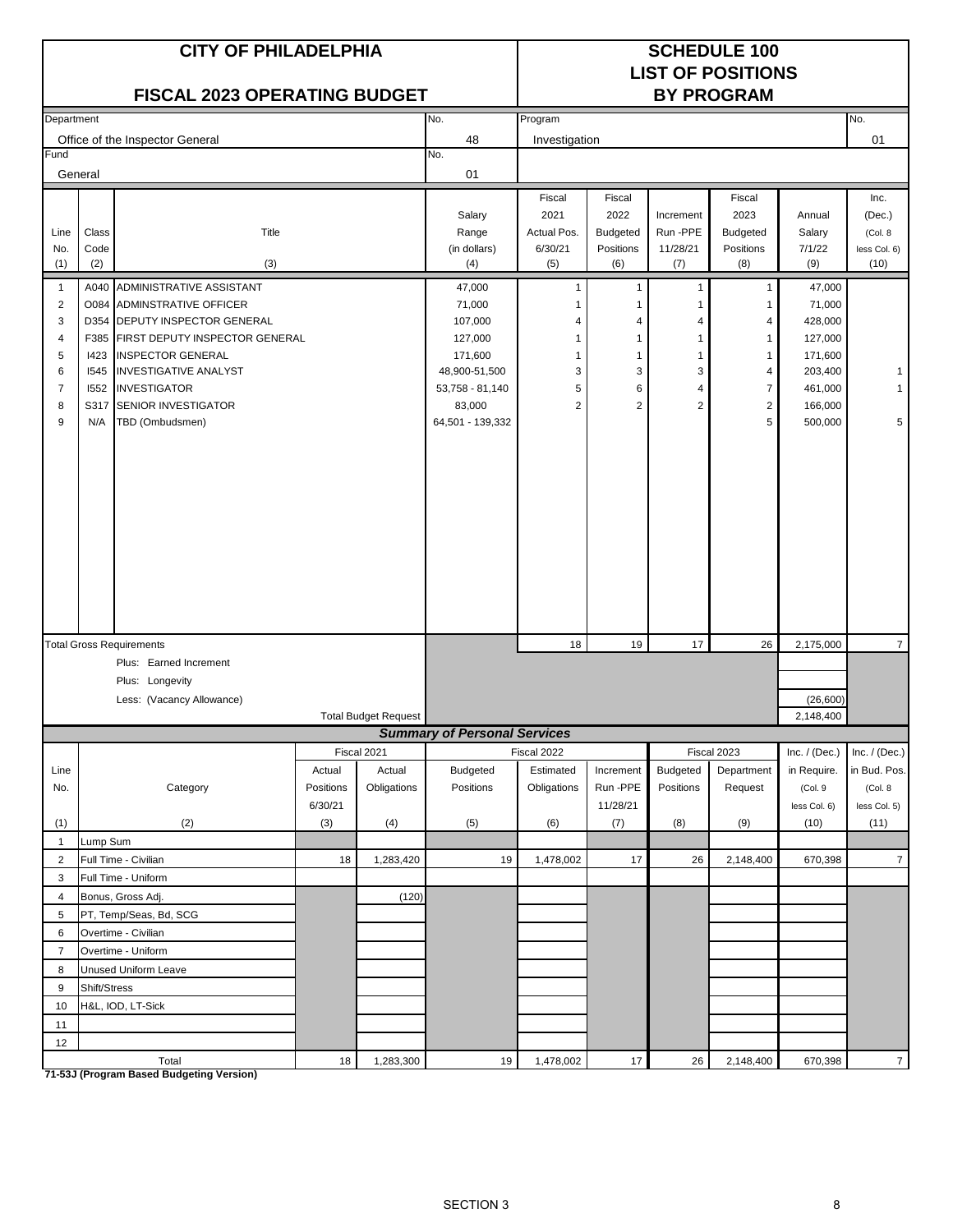#### **CITY OF PHILADELPHIA SCHEDULE 200**

# **PURCHASE OF SERVICES**

#### **FISCAL 2023 OPERATING BUDGET**

| Department |                                                  | No.                                        | Program        |             | No.          |            |
|------------|--------------------------------------------------|--------------------------------------------|----------------|-------------|--------------|------------|
|            | Office of Inspector General                      | 48                                         | Investigation  |             |              | 01         |
| Fund       |                                                  | No.                                        |                |             |              |            |
| General    |                                                  | 01                                         |                |             |              |            |
|            |                                                  | Fiscal 2021                                | Fiscal 2022    | Fiscal 2022 | Fiscal 2023  | Increase   |
| Code       | Description                                      | Actual                                     | Original       | Estimated   | Departmental | or         |
|            |                                                  | Obligations                                | Appropriations | Obligations | Request      | (Decrease) |
| (1)        | (2)                                              | (3)                                        | (4)            | (5)         | (6)          | (7)        |
|            |                                                  | <b>Schedule 200 - Purchase of Services</b> |                |             |              |            |
| 201        | Cleaning & Laundering                            |                                            |                |             |              |            |
| 202        | <b>Janitorial Services</b>                       |                                            |                |             |              |            |
| 205        | Refuse, Garbage, Silt and Sludge Removal         |                                            |                |             |              |            |
| 209        | Telephone & Communication                        |                                            | 1,200          | 1,200       | 1,200        |            |
| 210        | <b>Postal Services</b>                           |                                            |                |             |              |            |
|            | Transportation                                   | 800                                        | 7,000          | 7,000       | 7,000        |            |
| 211        |                                                  |                                            |                |             |              |            |
| 215        | Licenses, Permits & Inspection Charges           |                                            |                |             |              |            |
| 216        | Commercial off the Shelf Software Licenses       |                                            | 700            | 700         | 700          |            |
| 220        | <b>Electric Current</b>                          |                                            |                |             |              |            |
| 221        | <b>Gas Services</b>                              |                                            |                |             |              |            |
| 222        | Steam for Heating                                |                                            |                |             |              |            |
| 230        | Meals (non-travel) & Official Entertaining       |                                            |                |             |              |            |
| 231        | <b>Overtime Meals</b>                            |                                            |                |             |              |            |
| 240        | Advertising & Promotional Activities             |                                            |                |             |              |            |
| 250        | <b>Professional Services</b>                     | 71,500                                     | 75,000         | 75,000      | 75,000       |            |
| 251        | Professional Svcs. - Information Technology      | 397                                        | 400            | 400         | 400          |            |
| 252        | Accounting & Auditing Services                   |                                            |                |             |              |            |
| 253        | <b>Legal Services</b>                            |                                            | 427            | 427         | 427          |            |
| 254        | Mental Health & Intellectual Disability Services |                                            |                |             |              |            |
| 255        | Dues                                             | 77                                         | 1,500          | 1,500       | 1,500        |            |
| 256        | Seminar & Training Sessions                      | 225                                        | 4,700          | 4,700       | 4,700        |            |
| 257        | Architectural & Engineering Services             |                                            |                |             |              |            |
| 258        | <b>Court Reporters</b>                           |                                            |                |             |              |            |
| 259        | <b>Arbitration Fees</b>                          |                                            |                |             |              |            |
| 260        | Repair & Maintenance Charges                     |                                            | 130            | 130         | 130          |            |
| 261        | Repaving, Repairing & Resurfacing Streets        |                                            |                |             |              |            |
| 262        | Demolition of Buildings                          |                                            |                |             |              |            |
| 264        | Abatement of Nuisances                           |                                            |                |             |              |            |
| 265        | <b>Rehabilitation of Property</b>                |                                            |                |             |              |            |
| 266        | Maint. & Support - Comp. Hardware & Software     | 140                                        | 2,525          | 2,525       | 2,525        |            |
| 275        | Juror Fees                                       |                                            |                |             |              |            |
| 276        | Juror Expenses                                   |                                            |                |             |              |            |
| 277        | <b>Witness Fees</b>                              |                                            |                |             |              |            |
| 280        | Insurance & Official Bonds                       |                                            |                |             |              |            |
| 282        | Lease Purchase - Computer Systems                |                                            | 4,053          | 4,053       | 4,053        |            |
| 283        | Lease Purchase - Vehicles                        |                                            |                |             |              |            |
| 284        | Ground & Building Rental                         |                                            |                |             |              |            |
| 285        | Rents - Other                                    | 4,975                                      | 340            | 340         | 340          |            |
| 286        | Rental of Parking Spaces                         | 4,320                                      |                |             |              |            |
| 290        | Payments for Care of Individuals                 |                                            |                |             |              |            |
| 295        | <b>Imprest Advances</b>                          |                                            |                |             |              |            |
| 298        | Payments for Burials & Graves                    |                                            |                |             |              |            |
| 299        | Other Expenses (not otherwise classified)        |                                            |                |             |              |            |
|            |                                                  |                                            |                |             |              |            |
|            |                                                  |                                            |                |             |              |            |
|            |                                                  |                                            |                |             |              |            |
|            | Total                                            | 82,434                                     | 97,975         | 97,975      | 97,975       |            |
|            | 71-53K (Program Based Budgeting Version)         |                                            |                |             |              |            |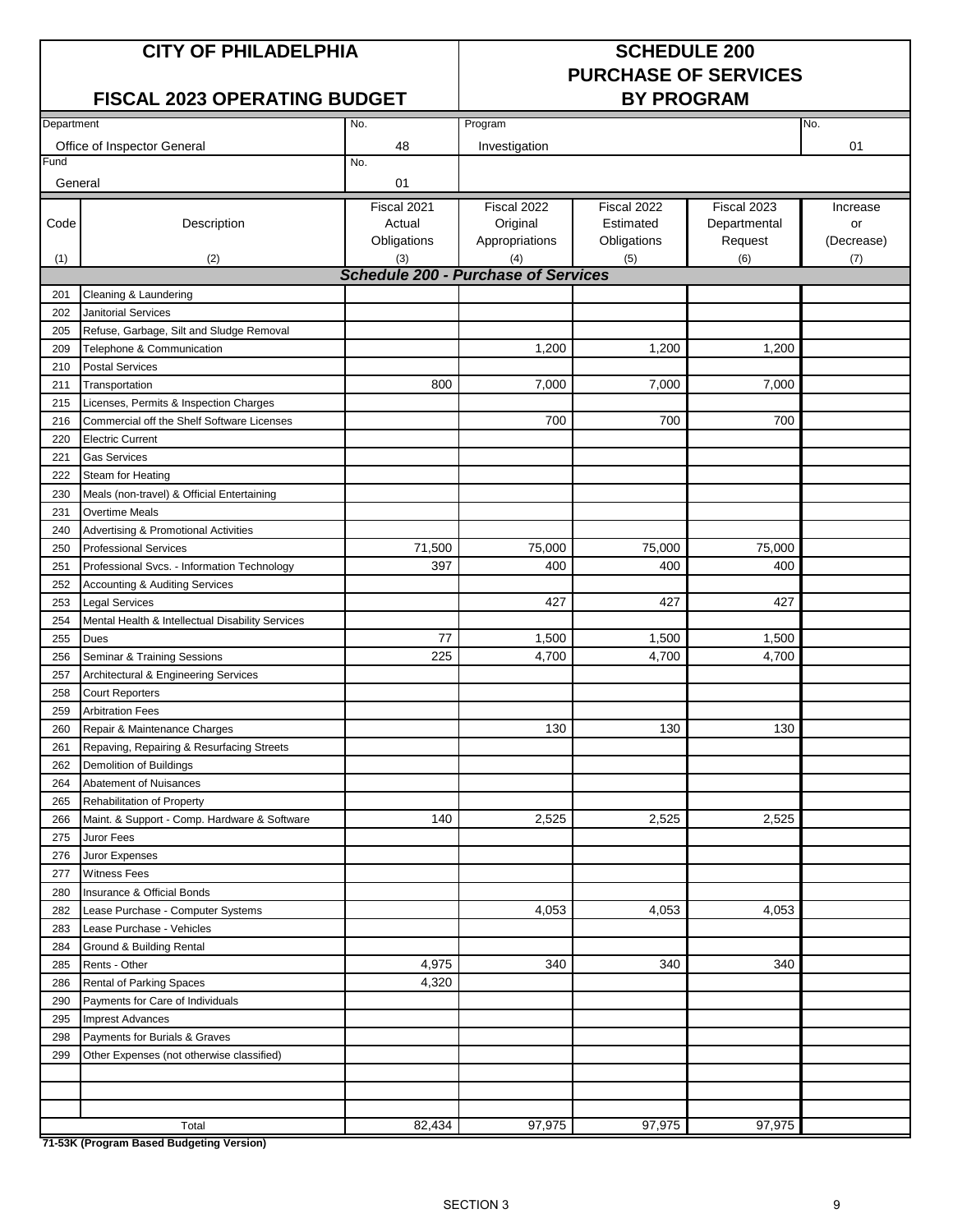#### **FISCAL 2023 OPERATING BUDGET BY PROGRAM**

# **CITY OF PHILADELPHIA SCHEDULE 300 - 400 MATERIALS, SUPPLIES & EQUIPMENT**

| Department |                                                       | No.                                            | Program                         |                    |                | No.               |
|------------|-------------------------------------------------------|------------------------------------------------|---------------------------------|--------------------|----------------|-------------------|
|            | Office of the Inspector General                       | 48                                             | Investigation                   |                    |                | 01                |
| Fund       |                                                       | No.                                            |                                 |                    |                |                   |
| General    |                                                       | 01                                             |                                 |                    |                |                   |
|            |                                                       |                                                |                                 |                    |                |                   |
|            |                                                       | Fiscal 2021                                    | Fiscal 2022                     | Fiscal 2022        | Fiscal 2023    | Increase          |
| Code       | Description                                           | Actual                                         | Original                        | Estimated          | Departmental   | or                |
| (1)        | (2)                                                   | Obligations<br>(3)                             | Appropriations<br>(4)           | Obligations<br>(5) | Request<br>(6) | (Decrease)<br>(7) |
|            |                                                       | <b>Schedule 300 - Materials &amp; Supplies</b> |                                 |                    |                |                   |
| 301        | Agricultural & Botanical                              |                                                |                                 |                    |                |                   |
| 302        | Animal, Livestock & Marine                            |                                                |                                 |                    |                |                   |
| 303        | Bakeshop, Dining Room & Kitchen                       |                                                |                                 |                    |                |                   |
| 304        | Books & Other Publications                            | 265                                            | 200                             | 200                | 200            |                   |
| 305        | <b>Building &amp; Construction</b>                    |                                                |                                 |                    |                |                   |
| 306        | Library Materials                                     |                                                |                                 |                    |                |                   |
| 307        | <b>Chemicals &amp; Gases</b>                          |                                                |                                 |                    |                |                   |
| 308        | Dry Goods, Notions & Wearing Apparel                  |                                                |                                 |                    |                |                   |
| 309        | Cordage & Fibers                                      |                                                |                                 |                    |                |                   |
| 310        | Electrical & Communication                            |                                                |                                 |                    |                |                   |
| 311        | General Equipment & Machinery                         |                                                |                                 |                    |                |                   |
| 312        | Fire Fighting & Safety                                |                                                |                                 |                    |                |                   |
| 313        | Food                                                  |                                                |                                 |                    |                |                   |
| 314        | Fuel - Heating & Cooling                              |                                                |                                 |                    |                |                   |
| 316        | General Hardware & Minor Tools                        |                                                |                                 |                    |                |                   |
| 317        | Hospital & Laboratory                                 |                                                |                                 |                    |                |                   |
| 318        | Janitorial, Laundry & Household                       |                                                |                                 |                    |                |                   |
| 320        | Office Materials & Supplies                           | 846                                            | 2,575                           | 2,575              | 2,575          |                   |
| 322        | Small Power Tools & Hand Tools                        |                                                |                                 |                    |                |                   |
| 323        | Plumbing, AC & Space Heating                          |                                                |                                 |                    |                |                   |
| 324        | Precision, Photographic & Artists                     |                                                |                                 |                    |                |                   |
| 325        | Printing                                              | 326                                            | 350                             | 350                | 350            |                   |
| 326        | Recreational & Educational                            |                                                |                                 |                    |                |                   |
| 328        | Vehicle Parts & Accessories                           |                                                |                                 |                    |                |                   |
| 335        | Lubricants                                            |                                                |                                 |                    |                |                   |
| 340        | #2 Diesel Fuel                                        |                                                |                                 |                    |                |                   |
| 341        | Compressed Natural Gas (CNG)                          |                                                |                                 |                    |                |                   |
| 342        | Liquid Propane Gas (LPG)                              |                                                |                                 |                    |                |                   |
| 345        | Gasoline                                              |                                                |                                 |                    |                |                   |
| 399        | Other Materials & Supplies (not otherwise classified) |                                                |                                 |                    |                |                   |
|            |                                                       |                                                |                                 |                    |                |                   |
|            | Total                                                 | 1,437                                          | 3,125                           | 3,125              | 3,125          |                   |
|            |                                                       |                                                | <b>Schedule 400 - Equipment</b> |                    |                |                   |
| 405        | Construction, Dredging & Conveying                    |                                                |                                 |                    |                |                   |
| 410        | Electrical, Lighting & Communications                 |                                                |                                 |                    |                |                   |
| 411        | General Equipment & Machinery                         |                                                |                                 |                    |                |                   |
| 412        | Fire Fighting & Emergency                             |                                                |                                 |                    |                |                   |
| 417        | Hospital & Laboratory                                 |                                                |                                 |                    |                |                   |
| 420        | Office Equipment                                      | 1,547                                          | 500                             | 500                | 500            |                   |
| 423        | Plumbing, AC & Space Heating                          | 395                                            | 1,000                           | 1,000              | 1,000          |                   |
| 424        | Precision, Photographic & Artists                     |                                                |                                 |                    |                |                   |
| 426        | Recreational & Educational                            | 87                                             | 600                             | 600                | 600            |                   |
| 427        | Computer Equipment & Peripherals                      |                                                |                                 |                    |                |                   |
| 428<br>430 | Vehicles<br>Furniture & Furnishings                   |                                                |                                 |                    |                |                   |
| 499        | Other Equipment (not otherwise classified)            |                                                |                                 |                    |                |                   |
|            |                                                       |                                                |                                 |                    |                |                   |
|            | Total                                                 | 2,029                                          | 2,100                           | 2,100              | 2,100          |                   |
|            |                                                       |                                                |                                 |                    |                |                   |

**71-53L (Program Based Budgeting Version)**